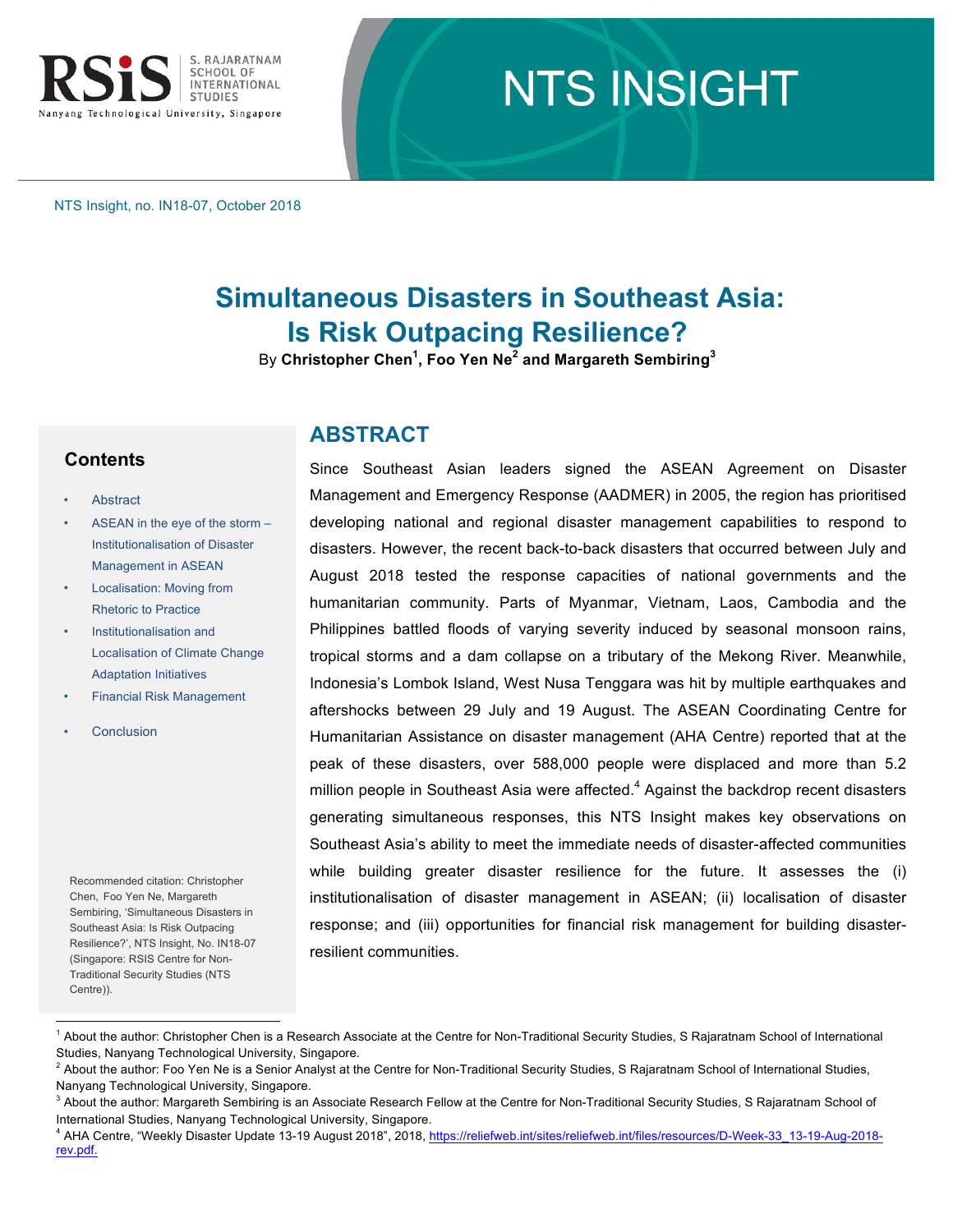

## **ASEAN in the eye of the storm – Institutionalisation of Disaster Management in ASEAN**

In assessing current and future disaster management capabilities, this NTS Insight focuses on the floods in Laos and Cambodia after the collapse of a saddle dam of the Xe Pian-Xe Nam Noy hydropower project, floods in Myanmar caused by heavy monsoon rainfall and a breached dam in the Bago region, and the earthquakes and aftershocks in Lombok, West Nusa Tenggara, Indonesia. It identifies the evolution of a regional mechanism to respond to disasters grounded in the legallybinding AADMER. This agreement was ratified by all ASEAN Member States and came into force in 2009 and represented ASEAN's regional commitment to respond to disasters. Its objectives are to provide effective disaster management mechanisms and to have ASEAN Member States "jointly respond to disaster emergencies" through regional cooperation.<sup>5</sup> AADMER's most significant contribution has been to institutionalise disaster management within and between ASEAN Member States. This framework provides a solid basis to further strengthen regional disaster response architecture as can be seen in the recent disasters in Indonesia, Laos and Myanmar.

At the regional level, the AHA Centre mobilised to respond to the floods in Laos, Myanmar and the earthquakes in Indonesia, in support of the National Disaster Management Organisations (NDMOs) and relevant government ministries of ASEAN member states. This is the first time the AHA Centre has responded to multiple disasters simultaneously. Various ASEAN-led disaster management mechanisms were activated during the response, including the In-Country Liaison Teams to facilitate coordination through the web-based Emergency Operations Centre and the Emergency Response and Assessment Team (ERAT) to support local procurement and reception of incoming ASEAN relief materials from the Disaster Emergency Logistic Stockpile of ASEAN (DELSA). In Lombok, the AHA Centre seconded staff to the Indonesian National Disaster Management

<sup>&</sup>lt;sup>5</sup> See Article 2 of AADMER, Available at: http://agreement.asean.org/media/download/20140119170000.pdf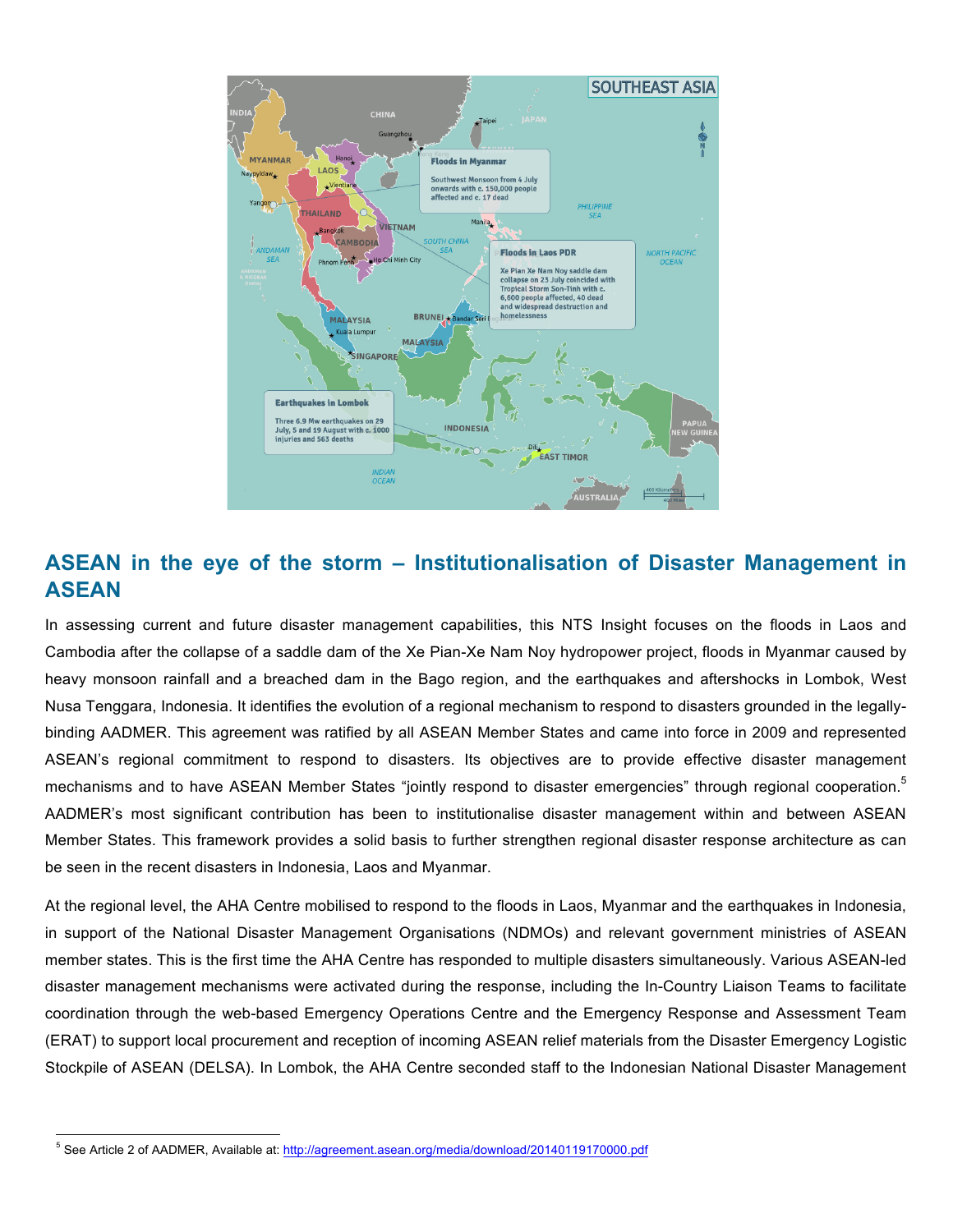Authority's (BNPB) Data and Information Centre to support dissemination of official information to international stakeholders.<sup>6</sup> Through its periodic Situation Updates, the AHA Centre also provided timely information and recommendations to humanitarian partners on operational needs in disaster-affected areas.

#### **Floods in Myanmar**

Heavy rainfall from the Southwest Monsoon since 4 July 2018 brought floods and landslides to 9 out of 14 regions in Myanmar. According to the AHA Centre, there has been 17 recorded deaths and more than 150,000 people affected by the floods in Myanmar as at 6 August 2018.<sup>4</sup> It reported that although the Government of Myanmar issued flood warnings, their effectiveness was hindered by the lack of electricity and low mobile phone penetration in rural areas.<sup>4</sup> The floods have led to the closure of schools and the damage to homes and crops, disrupting the country's rice supply. As part of the Government of Myanmar's disaster relief efforts, the country's Department of Disaster Management, Ministry of Social Welfare, Relief and Resettlement have provided affected communities with rice, seeds and building materials to facilitate early recovery.<sup>4</sup> Separately, the Swar irrigation dam in the Bago region was breached on 29 August 2018. Media outlets reported that the resulting floods from the breach inundated two villages in the nearby town of Swar and two villagers. More than 50,000 people were evacuated and a bridge on a major highway linking Yangon, Mandalay and Naypyitaw was damaged by surging flood waters.<sup>4</sup>

The AHA Centre's seamless integration into national disaster management operations, especially in countries where national governments have refrained from seeking international assistance, reveals its comparative advantage. Unlike a conventional humanitarian agency, the AHA Centre operates as an auxiliary to national governments; its mandate is to support national-led operations. Its contribution to disaster zones around Southeast Asia is indicative of strong working relationships within ASEAN through national disaster management actors not only at the strategic and policy levels but also at practical and operational levels. This is attributable to AADMER's focus on building a knowledge and skills base for disaster management at the regional and national levels. Many of the AHA Centre-led capacity development programmes such as the ASEAN-ERAT training, the AHA Centre Executive (ACE) Programme and the ASEAN Standards and Certification for Experts on Disaster Management (ASCEND) are intended not only to enhance its own preparedness and response capacity but to create a network of disaster responders who abide by the 'One ASEAN One Response' philosophy.

Further, AADMER pays particular attention to operationalising joint responses by practicing, assessing and reviewing ASEAN disaster management mechanisms and their interoperability with national and other international mechanisms through joint trainings, exercises and simulations. One example is the participation of ASEAN Member States in the ASEAN Disaster Emergency Response Simulation Exercise (ARDEX), designed to test and validate the ASEAN Standard Operating Procedure for Regional Standby Arrangements and Coordination of Joint Disaster Relief and Emergency Response Operations. Another is the bi-annual ASEAN Regional Forum Disaster Relief Exercise (DiREx) which focuses on inter-agency and civil-military coordination. The AHA Centre has also attributed its ability to activate multiple responses to preparedness exercises like the ARDEX.<sup>7</sup>

<sup>&</sup>lt;sup>6</sup> AHA Centre, "Situation Update No.5 M6.4 Lombok Earthquake (29 July 2018) & M7.0 Lombok Earthquake (5 August 2018), Indonesia", 2018,<br>https://ahacentre.org/wp-content/uploads/2018/08/AHA-Situation\_Update\_no\_5\_M-7.0-Lomb

Maizura Ismail, "Southeast Asia: Hit by multiple disasters", The Asean Post, 2018, https://theaseanpost.com/article/southeast-asia-hit-multiple-disasters.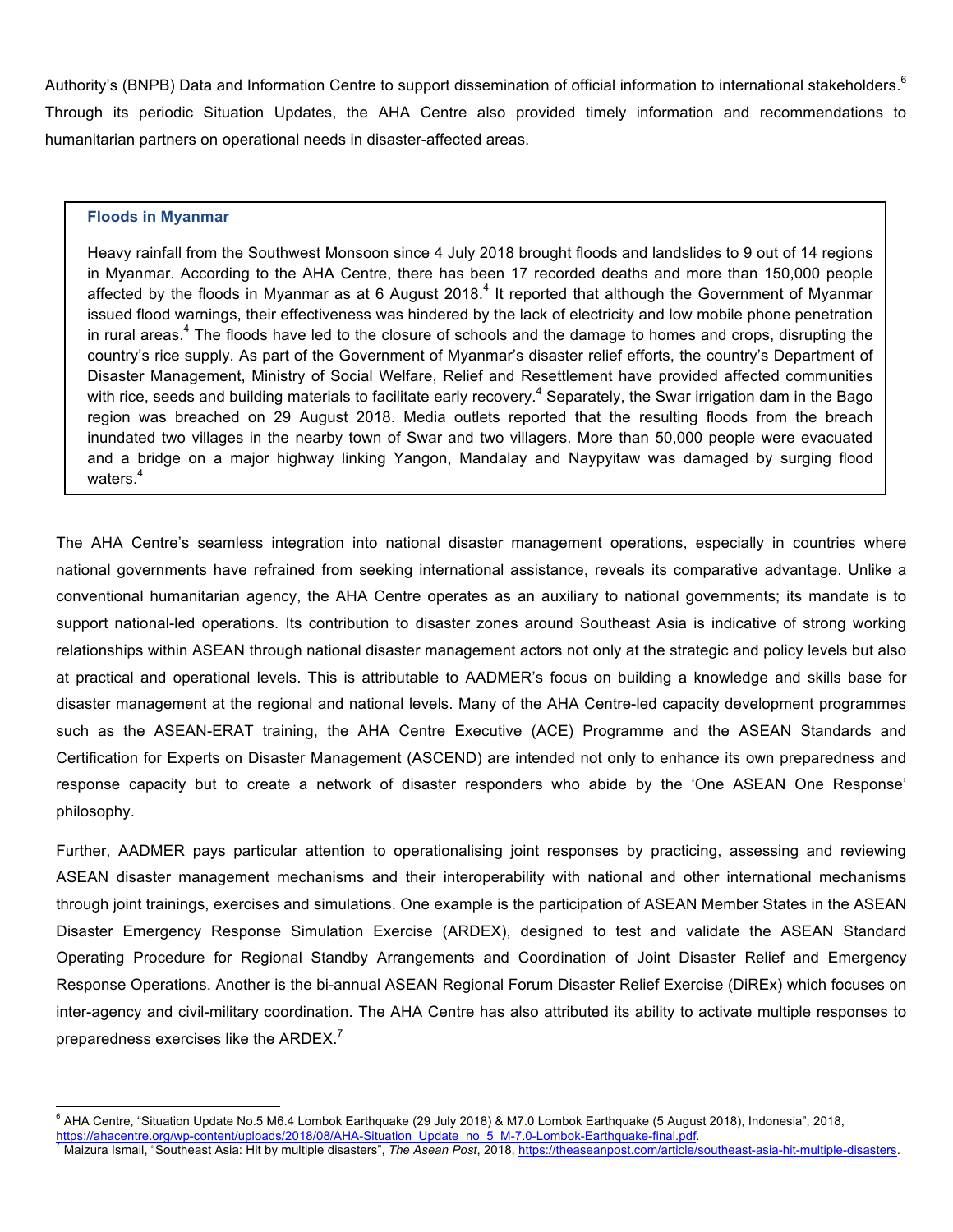Notwithstanding ASEAN's success at establishing and activating regional systems for disaster response, there are challenges to realising AADMER's vision of institutionalising disaster management in the region. AADMER envisions the AHA Centre as central to all stages of the disaster management cycle in the region. More than just building response capacity, the current AADMER Work Programme (2016-2020) focuses on building disaster-resilient communities in ASEAN in response to future disasters. It places greater emphasis on areas such as enhancing risk assessments and improving risk awareness, building disaster-resilient infrastructure and services, establishing regional risk financing and insurance frameworks and developing capacity for post-disaster recovery. But, the AHA Centre is primarily a disaster responder; its strengths are in providing a platform for information sharing between ASEAN Member States and their partners, response capacity building and coordinating interventions on the ground during an emergency. Recent engagement with

representatives of the AHA Centre inform the writers that in responding to the multiple disasters this year, the AHA Centre's material and personnel resources have been stretched.

#### **Floods in Laos**

On 23 July 2018, a saddle dam that is part of the Xe Pian-Xe Nam Noy hydropower project in Laos collapsed and let out five billion cubic litres of water into the Attapeu region. It washed away entire downstream villages, led to the evacuation of more than 1000 families,<sup>4</sup> and destroyed critical infrastructure including roads. It was reported that early warning to villages in Attapeu were issued only three to four hours before the dam burst.<sup>4</sup> Tides from the dam also washed into neighbouring Cambodia and an estimated 25,000 people in the northern Cambodian province of Stung Treng were evacuated.<sup>4</sup> SK Engineering & Construction, a South Korean firm that is part of the joint venture to build the dam has called the collapse an "accident" and had warned Laotian authorities about the possibility of a breach. $4$  The collapse of the dam coincided with rainfall brought by tropical storm Son-Tinh in July 2018 which flooded 349 villages in 41 districts of 10 provinces in Laos.<sup>4</sup> The AHA Centre reported that 42.36 sq.km, of which 32.53 sq.km are agricultural land was inundated. Within the flooded area, 302 buildings and 31.5 km road length were submerged. $4$ 

Expanding the AHA Centre's role beyond response to include post-disaster recovery programmes would require substantial investment in material and personnel resources. At the moment, ASEAN Member States make a mandatory contribution of USD90,000<sup>8</sup> each to the AHA Centre budget. ASEAN Member States also make voluntary contributions in funds and in kind. For instance, Indonesia provides the office space for the AHA Centre office and Malaysia contributes storage facilities for DELSA. But, 92% of the total costs for AHA Centre programmes and operations in 2017 was funded by ASEAN Dialogue Partners.<sup>9</sup> ASEAN is aware of the need to secure the financial future of the AHA Centre. The ASEAN Vision 2025 on Disaster Management which charts the strategic direction for disaster management in the region identifies finance and resource mobilisation as a key challenge to the implementation of AADMER.<sup>10</sup> As it is unlikely that ASEAN Member States would substantively increase the level of mandatory contributions in the near term to the AHA Centre, ASEAN needs to explore other innovative financial sourcing strategies. This includes building partnerships with the private sector and tapping onto capital markets. The potential for leveraging funds from the capital markets is discussed in the section below.

<sup>&</sup>lt;sup>8</sup> Kannan, Hashini Kavishtri and Suhaila Shahrul Annuar, "ASEAN Agrees to Increase Fund for Disaster Management", 2018,

<sup>&</sup>lt;u>https://sg.news.yahoo.com/asean-agrees-increase-fund-disaster-111206964.html</u>.<br><sup>9</sup> AHA Centre, "Annual Report 2017", 2017, <u>https://ahacentre.org/wp-content/uploads/2018/06/AHA-Centre-Annual-report-2017.pdf</u>.<br><sup>10</sup> ASEAN V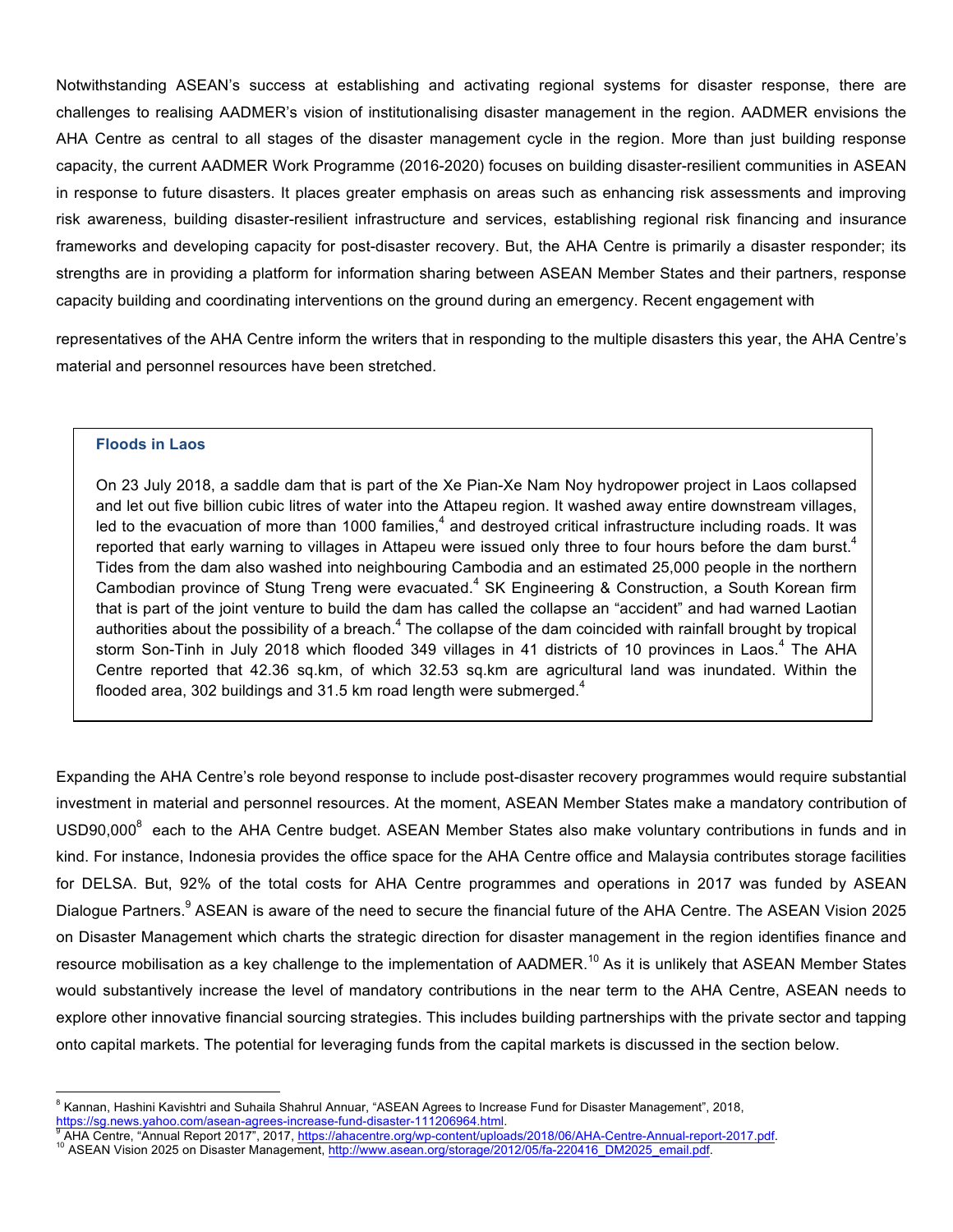Secondly, the effectiveness of regional disaster management mechanisms depend substantially on national capabilities. The response to the recent spate of disasters in the region shows that the institutionalisation of disaster management and response capabilities among ASEAN Member States are uneven. In Laos, the inadequacy of early warning systems was exposed when flood survivors said that they received no warning or instructions for evacuations before the collapse of the dam. Despite being aware of the risk, it was reported that the only warning from Vientiane came in the form of "a message on a piece of paper with a map telling residents to be careful, not to evacuate".<sup>11</sup> In Lombok, relief efforts in the aftermath of a 6.9 magnitude earthquake was said to be hampered by the lack of heavy lifting equipment, with rescuers being forced to dig by hand. This also hindered the removal of debris from damaged roads.<sup>12</sup>

#### **Lombok earthquakes and aftershocks**

A series of moderate and strong earthquakes hit Lombok Island, West Nusa Tenggara (NTB), Indonesia between 29 July 2018 and 19 August 2018. Following the first magnitude 6.4 earthquake on 29 July, the NTB Governor declared an emergency response period that lasted until 11 August. This was subsequently extended to 25 August. The Government of Indonesia and the country's National Disaster Management Authority (BNPB) have officially declined international assistance on the basis that national capacity and resources were sufficient to support emergency response and recovery led by the Provincial government.<sup>4</sup> At the end of the emergency period, BNPB reported that the total number of fatalities were 561 and that over 430,000 people were displaced. It also put the value of loss and damage at IDR7.7 trillion. $4$ 

AADMER places the biggest onus for institutionalising the agreement on ASEAN Member States. NDMOs who are represented on the ASEAN Committee of Disaster Management (ACDM) drive the implementation of AADMER and the prioritisation of the items on the AADMER Work Programme at the regional level and are the national focal points for the implementation of AADMER at the national level. But, monitoring national progress in implementation is challenging. The gap between regional and national disaster management capacity suggests that AADMER is largely seen and implemented as a regional project, with more limited impact on national disaster risk management frameworks. There is room for NDMOs to consider how it can align national disaster management goals with regional ones and better leverage regional resources for national capacity building in technical and operational aspects of disaster management. Doing so would position national disaster management stakeholders for a more localised approach to disaster management.

## **Localisation: Moving from Rhetoric to Practice**

This brings us to the next point – the localisation of disaster management in ASEAN. The localisation agenda was one of the key discourses that came out of the World Humanitarian Summit (WHS) in 2016. The WHS pushed for sustained investment in local capacities, and the continued reinforcement of national and local systems. In the recent ASEAN Strategic Policy Dialogue on Disaster Management, it was heartening to note that participants and practitioners alike recognised the importance of a Community-Based Disaster Risk Management (CBDRM) approach, as well as whole of

 <sup>11</sup> Pichayada Promchertchoo, "Bodies, mud and destruction: Rescuer describes bleak aftermath of Laos dam collapse", *Channel News Asia*, 2018,

<sup>&</sup>lt;u>https://www.channelnewsasia.com/news/asia/laos-dam-collapse-sanamxai-destruction-aftermath-attapeu-10578460</u>.<br><sup>12</sup> Kate Lamb and Luke Harding, "Indonesia earthquake: lack of equipment hampers rescue efforts", *The Guardia* 

https://www.theguardian.com/world/2018/aug/06/indonesia-earthquake-lack-of-equipment-hampers-rescue-efforts.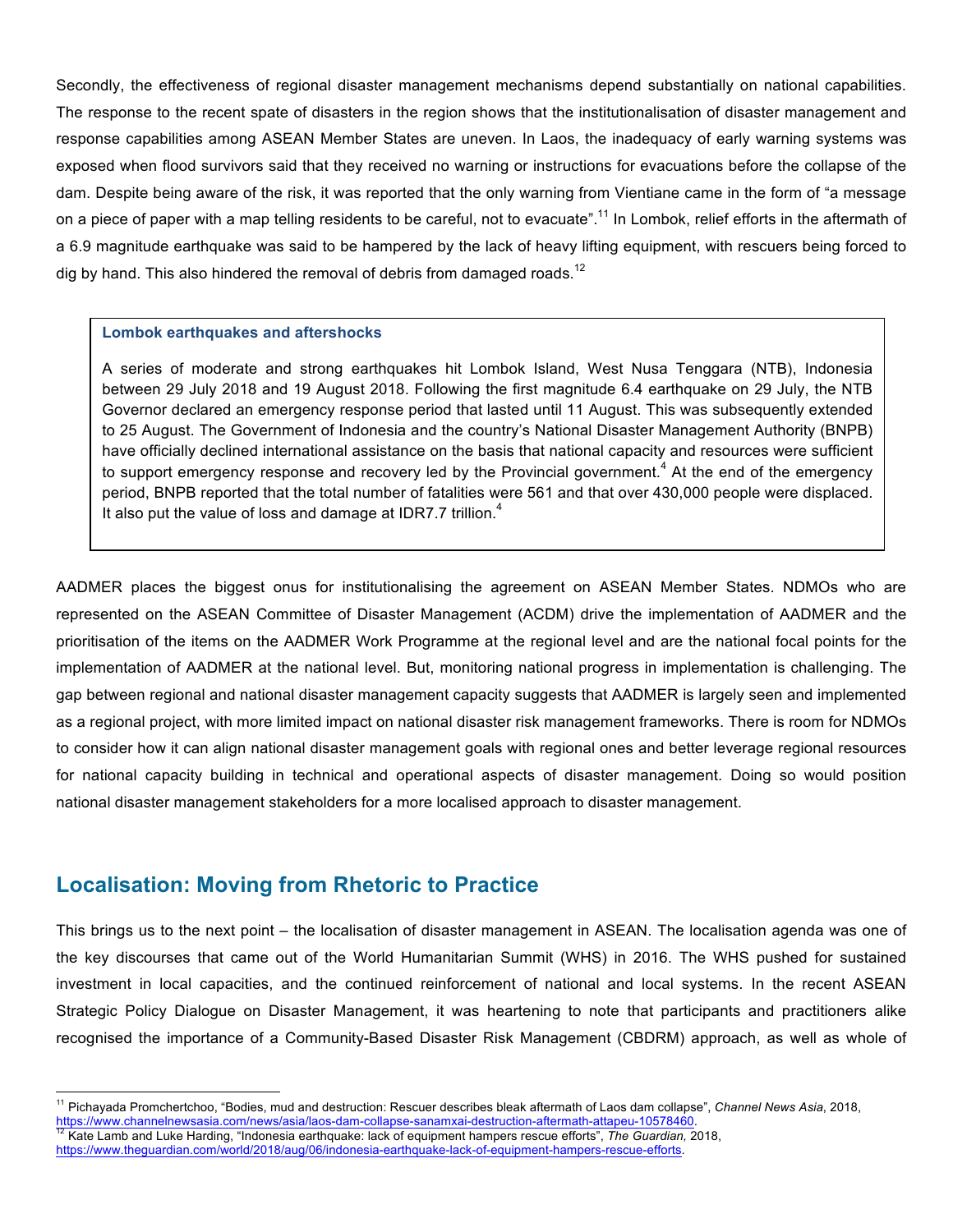society approach in disaster risk reduction.<sup>13</sup> While countries and humanitarian organisations in the region are starting to embrace this concept, much more needs to be done at a faster pace.

As mentioned before, in the recent Laos dam disaster, villagers in the Attapeu province of Laos received no warning before the hydropower dam collapsed. A spokesperson for the Mekong River Commission indicated that "[r]obust emergency preparedness plan[s] [should] include specification of roles and responsibilities of all parties when dam failure is considered imminent, as well as communication flow charts and contact lists for households at risk".<sup>14</sup> The Laos example highlights the importance of involving the people who are potentially affected by disasters in emergency preparedness planning.

Women should also be actively involved in emergency preparedness and response. The YAKKUM Emergency Unit runs programmes to help women protect their communities from disasters in Central Java and Yogyakarta.<sup>15</sup> It provides disaster training to women, teaching them first aid skills and evacuation procedures. Through this process, it seeks to raise awareness among the local community about the importance of robust preparedness measures and response mechanisms. Acknowledging the fact that Indonesian women are "often forgotten when a community draws up plans to deal with disasters<sup>"16</sup>, YAKKUM hopes that women will be more involved in national disaster risk reduction strategies. Initiatives like these should be scaled up and adopted in other Southeast Asian countries.

Finally, a localisation agenda should be about the matching of capacities. As the WHS reiterates, it is not about replacing current national and local systems, but about reinforcing them.<sup>17</sup> International and regional humanitarian actors should adopt a people-centred, localised approach, and leverage on the comparative advantages of all actors. The International Federation of Red Cross and Red Crescent Societies, for example, works through its National Societies. Individual National Societies possess local knowledge and are aware of the nuances in specific countries. They also already have a presence in the countries. In the event of a disaster, the National Societies, along with other grassroots organisations, will be the first responders on the ground. Consequently, the emphasis should be on ensuring that these local actors are well equipped to deal with any disasters.

## **Institutionalisation and Localisation of Climate Change Adaptation Initiatives**

It is important to build on the Sendai Framework for Disaster Risk Reduction 2015-2030, specifically regarding climate change issues. With the recent onset of floods in the region, much more needs to be done to integrate climate change adaptation initiatives into disaster risk reduction strategies.

Given the frequent occurrence of climate-induced disasters in Southeast Asia, the region has been making efforts to mitigate and adapt to the changing climate in the last decade. Climate change has indeed been given a space in relevant policies and regulations at the national level despite varying scope and priority areas across states. Measuring the degree of resilience that is resulted from climate adaptation initiatives is not an easy undertaking. There is no standardized format

<sup>&</sup>lt;sup>13</sup> ASEAN, "ASEAN: Stronger Collaboration and Innovative Approaches Needed to Enhance Disaster Management Capabilities", 2018,

http://asean.org/asean-stronger-collaboration-innovative-approaches-needed-enhance-disaster-management-capabilities/<br><sup>14</sup> Kelli Rogers, "Laos Dam Disaster Reignites Calls for Stronger Safety Systems", 2018, https://www.dev Michael Taylor, "With Warning Drums and River Clean-ups, Indonesian Women Head Off Disasters", 2018, https://www.reuters.com/article/us-

indonesia-disaster-women/with-warning-drums-and-river-clean-ups-indonesian-women-head-off-disasters-idUSKBN1I1036v.<br><sup>16</sup> Ibid. 16 Ibid. 16 Ibid. 17 Agenda for Humanity, "World Humanitarian Summit: Commitments to Action", 2

https://www.agendaforhumanity.org/sites/default/files/resources/2017/Jul/WHS\_Commitment\_to\_Action\_8September2016.pdf.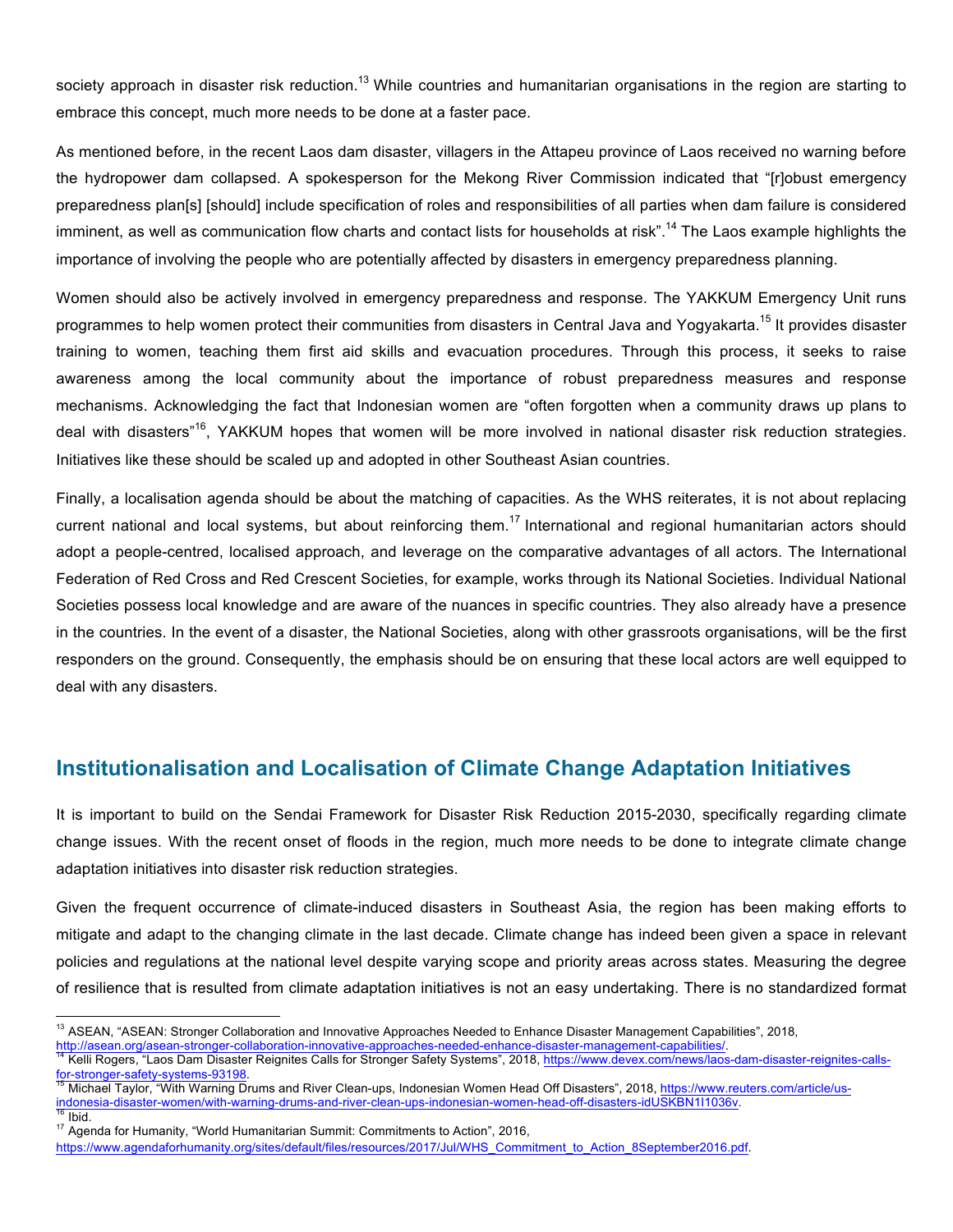to making such measurement. This is evidenced in the formulation of at least three different approaches namely vulnerability indicators, climate adaptation indicators and resilience indicators. The indicators may also adopt different conceptual frameworks by either monitoring and measuring the *process*, or focusing on the *outcome*. The former keeps track on the development of climate change plans at the national or local levels,<sup>18</sup> while the latter concerns more about the effectiveness of such policies<sup>19</sup> and the concrete advancement towards set objectives.<sup>20</sup> Regardless of different emphases and approaches, most countries in Southeast Asia have identified flooding as a common major risk that they face due to the changing climate.

Based on the *process* approach, Vietnam, Thailand, Lao PDR and Cambodia have increased their resilience through the enactment of climate-relevant policies in recent years as follows. Short of a dedicated climate change adaptation policy, Vietnam has promulgated a number of climate change-related policies including Central Party Committee's Resolution 24/NQ/TW (2013) on Responding to Climate Change, National Climate Change Strategy 2011, National Action Plan on "Climate Change 2012-2020, National Green Growth Strategy 2012, and National Action Plan on Green Growth 2014. Thailand has drafted a dedicated National Adaptation Plan 2015-2023 in complement of the National Strategy on Climate Change 2008-2012 and the Climate Change Master Plan 2012-2050. Similarly, Lao PDR has developed its National Adaptation Programme of Action (NAPA) and Strategy in Climate Change whereas Cambodia has come up with NAPA, National Climate Change Strategic Plan (2014-2023) and the National Policy on Green Growth Development and National Strategic Plan on Green Growth Development 2013-2030. In addition to national policies, Vietnam, Thailand, Lao PDR and Cambodia are part of the Mekong River Commission (MRC)'s Climate Change Adaptation Initiative (CCAI). Within the subregional grouping, these countries have consolidated their climate vision and are working on collective climate adaptation projects. According to the *process* approach, therefore, the sub-region is attempting to become climate resilient through these efforts.

While a *process-based* framework may suggest that Vietnam, Thailand, Lao PDR, and Cambodia have made progress in building climate resilience through their domestic policies and sub-regional efforts, an *outcome-based* framework shows that the scale of recent flooding in Vietnam, Thailand, Laos PDR and Cambodia may prove insufficient in withstanding current and future climate challenges.

Considering a series of large-scale flooding in different parts of Vietnam, Thailand, Lao PDR and Cambodia that affected thousands of people, damaged houses, farms and the environment in the last two months alone, it is timely to ask whether process indicators are sufficient to conclude that existing initiatives are adequate to meet current and future climate challenges. One of the most striking observations is in the apparent mismatch between the pilot sites for MRC CCAI's climate adaptation projects and the areas impacted by the floods in Vietnam, Thailand, Lao PDR and Cambodia. There is an urgent need, therefore, to go beyond existing measures and expands climate adaptation efforts to cover more areas within the affected countries to shore up their disaster preparedness.

<sup>&</sup>lt;sup>18</sup> Harley, Mike and Jelle van Minnen, "Development of Adaptation Indicators: European Topic Centre on Air and Climate change Technical Paper 2009/6. European Topic Centre", 2009, http://acm.eionet.europa.eu/docs//ETCACC\_TP\_2009\_6\_Adaptation\_Indicators.pdf.

http://eccaconf.tutech.eu/presentations/PDF/ECCA2013-9-6\_4\_1-Harley.pdf Accessed 27 August, 2018.

<sup>&</sup>lt;sup>19</sup> Harley, Mike, Lisa Horrocks and Nikki Hodgson, "Climate Change Vulnerability and Adaptation Indicators. European Topic Centre on Air and Climate Change Technical Paper 2008/9", 2008, http://acm.eionet.europa.eu/docs/ETCACC\_TP\_2008\_9\_CCvuln\_adapt\_indicators.pdf.

<sup>&</sup>lt;sup>20</sup> Natural England, "Climate Change Adaptation Indicators for the Natural Environment. Natural England Commissioned Report NECR038", 2010, http://publications.naturalengland.org.uk/publication/45007.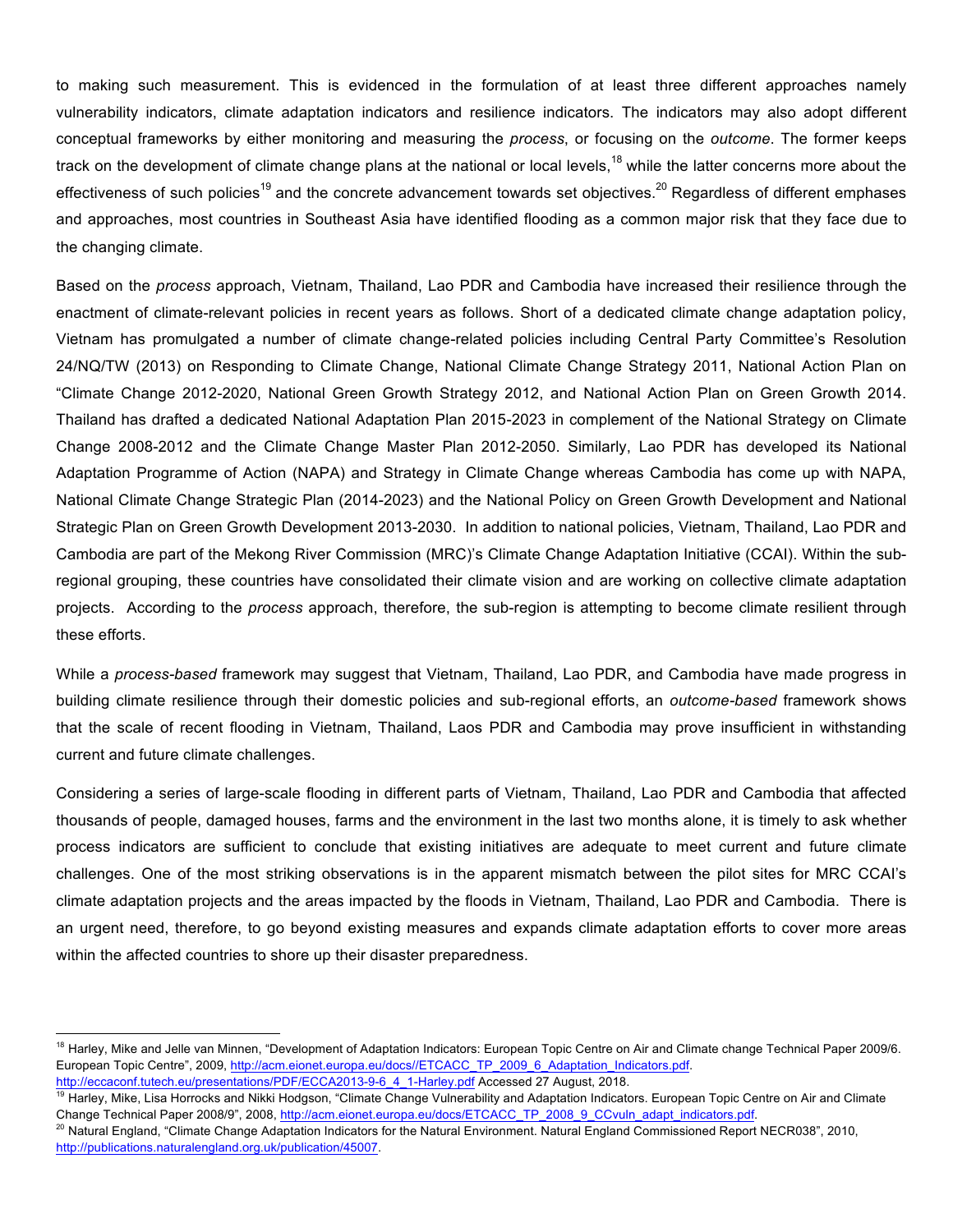## **Financial Risk Management**

The recent influx of disasters in the region has also drawn attention to the financial aspect of disaster risk management strategies. While the saving of lives during the onset of a disaster is an immediate priority, there is also a need to ensure that mechanisms are in place to help restore the livelihoods of the affected people. The United Nations Economic and Social Commission for Asia and the Pacific (UNESCAP) recently forecasted that disasters and natural catastrophes in the Asia-Pacific region could result in \$160 billion in assets lost annually by the year 2030.<sup>21</sup> The consequences are potentially worsened given that only 8% of the region's losses are currently insured. Moreover, insurance penetration in emerging markets is still very low (less than 10%) compared to that of developed countries.<sup>22</sup> This section examines some of the factors behind the low insurance penetration in the South-East Asian region, and the importance of incorporating financial risk management into disaster risk reduction strategies.

The protection gap - the difference between insured losses and economic losses, or simply uninsured losses<sup>23</sup> – is widening in the region. In countries with inadequate disaster preparedness and mitigation plans, and where resilience is already low, this can mean that the cost of disasters on livelihoods are magnified. The magnitude 7.0 earthquake which hit Lombok, Indonesia on 5 August damaged tens of thousands of homes and displaced several hundred thousand people.<sup>24</sup> As of 13 August, the estimated economic toll of the earthquake, which considers damages to infrastructure and loss of productivity, has hit five trillion rupiah (S\$471 million).<sup>25</sup> Evidently, this will place considerable financial strain on individuals and the government, as they have to bear the full brunt of this cost.

Low insurance penetration in developing countries can be attributed to a few factors. Affordability and lack of knowledge are probably two of the main reasons for a lack of insurance coverage at the individual level. Lower-income households, particularly those residing in rural areas, often cannot afford to pay for the insurance premiums. There is also a significant knowledge gap. A farmer residing in the Mekong region is more than likely to not have any experience with insurance, and thus will not understand its role in protecting them from the financial impact of disasters.<sup>26</sup> In such instances, personal experience with a disaster would be the main driver of insurance adoption; by then it would have been too late. Moreover, many communities expect their governments to render post-disaster assistance, particularly in the form of monetary aid. $27$ This reduces the demand for private insurance.

Financial risk transfer and insurance should be part of a country's holistic disaster risk management strategy. In fact, at the regional level, steps have already been taken to implement risk pooling. In May 2018, Finance Ministers from Cambodia, Japan, Lao PDR, Myanmar and Singapore agreed to establish the Southeast Asia Disaster Risk Insurance

<sup>&</sup>lt;sup>21</sup> United Nations Economic and Social Commission for Asia and the Pacific (UNESCAP), "Opening Statement at Innovative Financing for Disaster Risk Reduction in Asia-Pacific", 2018, https://www.unescap.org/speeches/opening-statement-innovative-financing-disaster-risk-reduction-asia-pacific.<br><sup>22</sup> Ernst and Young, "Global Insurance Trends Analysis 2018", 2018, https://w

<sup>2018/\$</sup>File/ey-global-insurance-trends-analysis-2018.pdf.<br><sup>23</sup> Thomas Holzheu and Ginger Turner, "The Natural Catastrophe Protection Gap: Measurement, Root Causes and Ways of Addressing Underinsurance

for Extreme Events", The Geneva Papers on Risk and Insurance 43, No.1 (2018): 2.

<sup>&</sup>lt;sup>24</sup> Associated Press, "Indonesian Earthquake Swarm Kills 12 People", 2018, https://www.news.com.au/world/asia/indonesian-earthquake-swarm-kills-12-<br>people/news-story/31455f05fe609e4b6bf1e8611d1371f3.<br><sup>25</sup> The Straits Time

<sup>&</sup>lt;sup>25</sup> The Straits Times, "Lombok Quake Death Toll Rises to 436 as Economic Losses, Damage Hit \$470 million", 2018, https://www.straitstimes.com/asia/se-<br>asia/lombok-death-toll-rises-to-436-as-economic-losses-damage-hits-472

<sup>&</sup>lt;sup>26</sup> Clyde and Co., "How Parametric Insurance can Help After Natural Catastrophes", 2016, https://www.clydeco.com/blog/insurance-hub/article/how-<br>parametric-insurance-can-help-after-natural-catastrophes.<br><sup>27</sup> Thomas Helzh

Thomas Holzheu and Ginger Turner, "The Natural Catastrophe Protection Gap: Measurement, Root Causes and Ways of Addressing Underinsurance for Extreme Events", The Geneva Papers on Risk and Insurance 43, No.1 (2018): 5.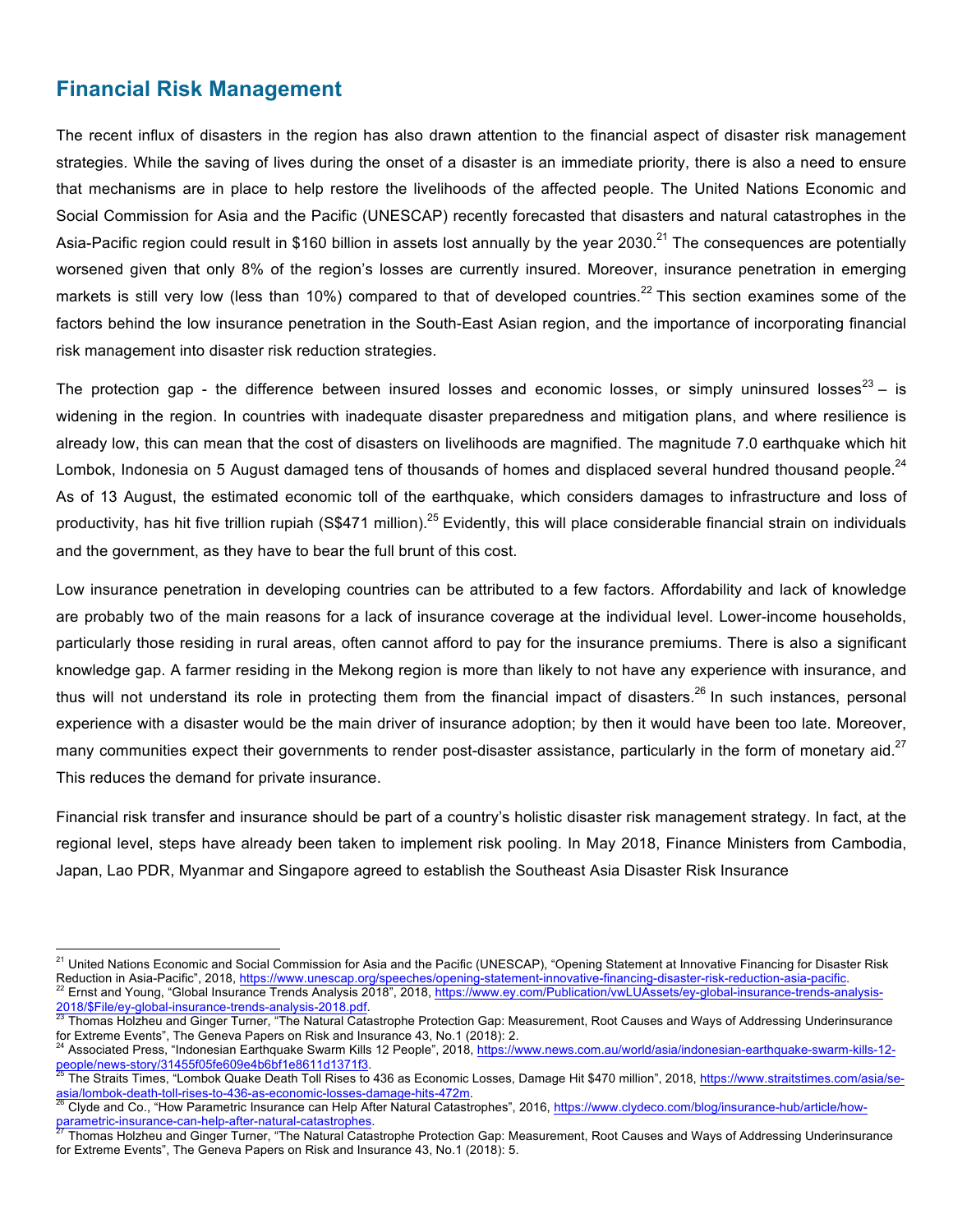Facility (SEADRIF).<sup>28</sup> It is scheduled to be officially established by the end of the year. Primarily a regional facility to provide "advisory services at the national level to build and implement comprehensive disaster risk finance strategies,"<sup>29</sup> it also incorporates a regional catastrophe risk pool, which is slated to provide "participating countries in Southeast Asia affected by natural disasters with immediate rapid response financing."<sup>30</sup> As the first of its kind in Asia, it will aim to strengthen the resilience of its members against disasters. Sovereign risk pools in the Caribbean, Africa and the Pacific have shown their efficacy in helping transfer excess risk to the reinsurance and capital markets, thus mitigating some of the financial burdens brought about by disasters.<sup>31</sup> Lao PDR and Myanmar are expected to be the first beneficiaries of the catastrophe risk insurance pool. With both countries devastated by floods in recent times, it provides a great impetus to push for the operationalisation of the SEADRIF initiative.

Another proposed solution is the use of parametric insurance. Traditional insurance usually requires the insured party to file a claim, before the company sends someone to assess the value of the insured's loss.<sup>32</sup> This is a lengthy process which slows down the release of a claim payment.<sup>33</sup> The nature of the disaster and the damage it inflicts can also hinder the claim process. In a flood for example, it will be difficult to place a dollar sum on property and livestock that have been swept away. In contrast, parametric insurance operates on a model of predicted loss that the insured will occur in a disaster. Once a set of pre-determined threshold parameters are met such as an earthquake of a certain magnitude, or a certain amount of rainfall, then the insurance product provides an automatic payout to the insured parties.<sup>34</sup> Both the parameters and the sum of the payout are based on quantitative data provided by recognised third party entities.<sup>35</sup> The National Catastrophe Data Analytics Exchange (NatCatDax) project in Singapore, for example, uses satellites and drones to collect building images and extrapolate them to calculate potential economic exposure and losses. This data is then used to inform stakeholders and policymakers from both the public and the insurance sectors to create sustainable, robust solutions to address the disaster protection gap. Through the use of satellite images and sensors, post-disaster insurance claims can be processed more efficiently. Payouts can be disbursed quickly without the need to send loss surveyors to the sites. Moreover, it removes the need for the buyer of the insurance coverage to document the losses, which speeds up the payment claims process.36

Southeast Asian countries have taken steps to address the issue of financial risk accrued during disasters. However, as the past few months have demonstrated, disaster risk is quickly outpacing resilience. There is an urgency to accelerate initiatives such as SEADRIF in the region. Coordinated efforts need to be undertaken by the different stakeholders and sectors. Partnerships between national governments, the insurance industry, international organisations, and grassroots

<sup>&</sup>lt;sup>28</sup> Ministry of Finance, Singapore, "Joint Statement of the Finance Ministers' Meeting on the Establishment of the Southeast Asia Disaster Risk Insurance Facility", 2018, https://www.mof.gov.sg/aseanfinance2018/newsroom/press-releases/joint-statement-of-the-finance-ministers-meeting-on-theestablishment-of-the-southeast-asia-disaster-risk-insurance-facility-(seadrif). 29 Ibid.

<sup>&</sup>lt;sup>30</sup> The World Bank, "Southeast Asian Countries Reach Milestone Agreement to Strengthen Resilience", 2017,<br>http://www.worldbank.org/en/events/2017/05/05/southeast-asian-countries-reach-milestone-agreement.

 $31$  The World Bank, "What Makes Catastrophe Risk Pools Work: Lessons for Policymakers", 2017,

http://www.worldbank.org/en/news/feature/2017/11/14/what-makes-catastrophe-risk-pools-work.<br><sup>32</sup> Nigel Brook, "Legal Perspective: Increasing Awareness of Parametric Insurance", 2016, https://www.commercialriskonline.com/le increasing-awareness-of-parametric-insurance/. 33 Ibid.

<sup>&</sup>lt;sup>34</sup> Clyde and Co., "Parametrics: Closing the Protection Gap", 2016, https://www.clydeco.com/blog/insurance-hub/article/parametrics-closing-the-protectiongap<br><sup>35</sup> Ibid.

<sup>&</sup>lt;sup>36</sup> Nigel Brook, "Legal Perspective: Increasing Awareness of Parametric Insurance", 2016, <u>https://www.commercialriskonline.com/legal-perspective-</u> increasing-awareness-of-parametric-insurance/.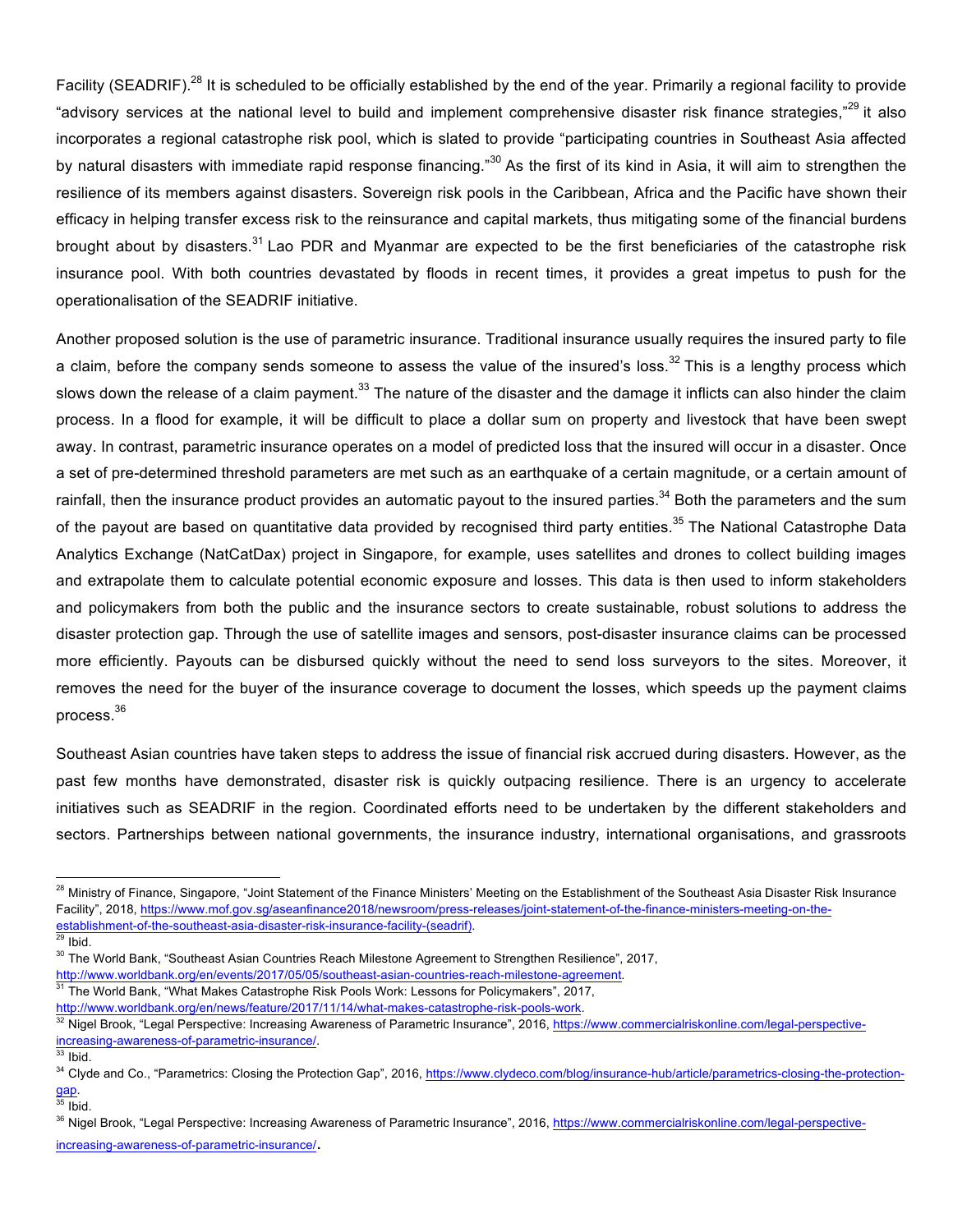leaders are essential for the successful implementation of disaster risk insurance schemes.<sup>37</sup> Governments can provide tiered subsidies to people from all income brackets, thus incentivising enrolment in disaster insurance schemes. They can also provide oversight over the insurance industry to ensure fair and equitable products.<sup>38</sup> The insurance sector should strive to offer innovative insurance solutions to consumers, while making it a point to share risk data and information with policymakers.<sup>39</sup> International organisations, or in ASEAN's case, regional organisations, can help to facilitate regional risk pooling mechanisms and programmes. Finally, grassroots leaders should be involved in the process as well. They can act as intermediaries between their communities and the bigger stakeholders, namely the government and insurance companies. Outreach activities can help to raise awareness among individuals at the rural level.

While insurance is definitely not the be-all and end-all of disaster risk management – one can never put a price on a human life – it certainly plays an important role in ensuring the mitigation of natural catastrophe risk. The funds from insurance payouts can help survivors rebuild their homes and work towards restoring their pre-disaster livelihoods. At the national level, payments from regional risk pools can ease some of the financial burden of governments. As mentioned earlier, the economic toll of the Lombok earthquake so far is hovering around the three trillion rupiah mark. In such an instance, parametric insurance schemes with fast payout structures would definitely have provided the Indonesian government with some form of financial protection and respite.

## **CONCLUSION**

In the face of multiple catastrophes and burgeoning risk in the region, the need for robust disaster management and risk reduction mechanisms becomes even more apparent. ASEAN has made much progress in terms of institutionalising disaster management in the region. However, the recent spate of disasters have stretched regional and national capacities to the limit, and in the process, exposed some of the fragilities and limitations of the current humanitarian system in the region.

While institutional policies and frameworks at the regional level tend to get a lot of attention, it is important that policymakers do not neglect capacity at the national and grassroots levels. There is still much room for NDMOs to leverage regional resources for national capacity building. Local organisations could also benefit from more support – in the form of resources, media coverage and training – as they strive to develop more robust policies and systems. Climate change adaptation initiatives also need to be better incorporated into disaster preparedness efforts.

The huge economic losses stemming from the multiple disasters also necessitate a drastic re-evaluation of the way financial risk is managed in the region. Engagement with the private sector, particularly with insurers and reinsurers, should be a policy imperative. The private sector can help national governments implement disaster risk financing tools and build up financial resilience. Post-disaster rebuilding efforts are very costly. Coupled with the fact that insurance markets are still very much under-developed in many developing countries in the Southeast Asian region, affected communities are placed under considerable financial strain. Insurance allows countries to transfer some of the financial risk to the capital market and the private sector, thereby lifting some of the burden off governments and affected populations.

<sup>&</sup>lt;sup>37</sup> United Nations Development Programme, "Financing Solutions for Sustainable Development: Disaster Risk Insurance", undated, http://www.undp.org/content/sdfinance/en/home/solutions/disaster-risk-insurance.html.<br><sup>38</sup> Ibid.<br><sup>39</sup> Ibid.